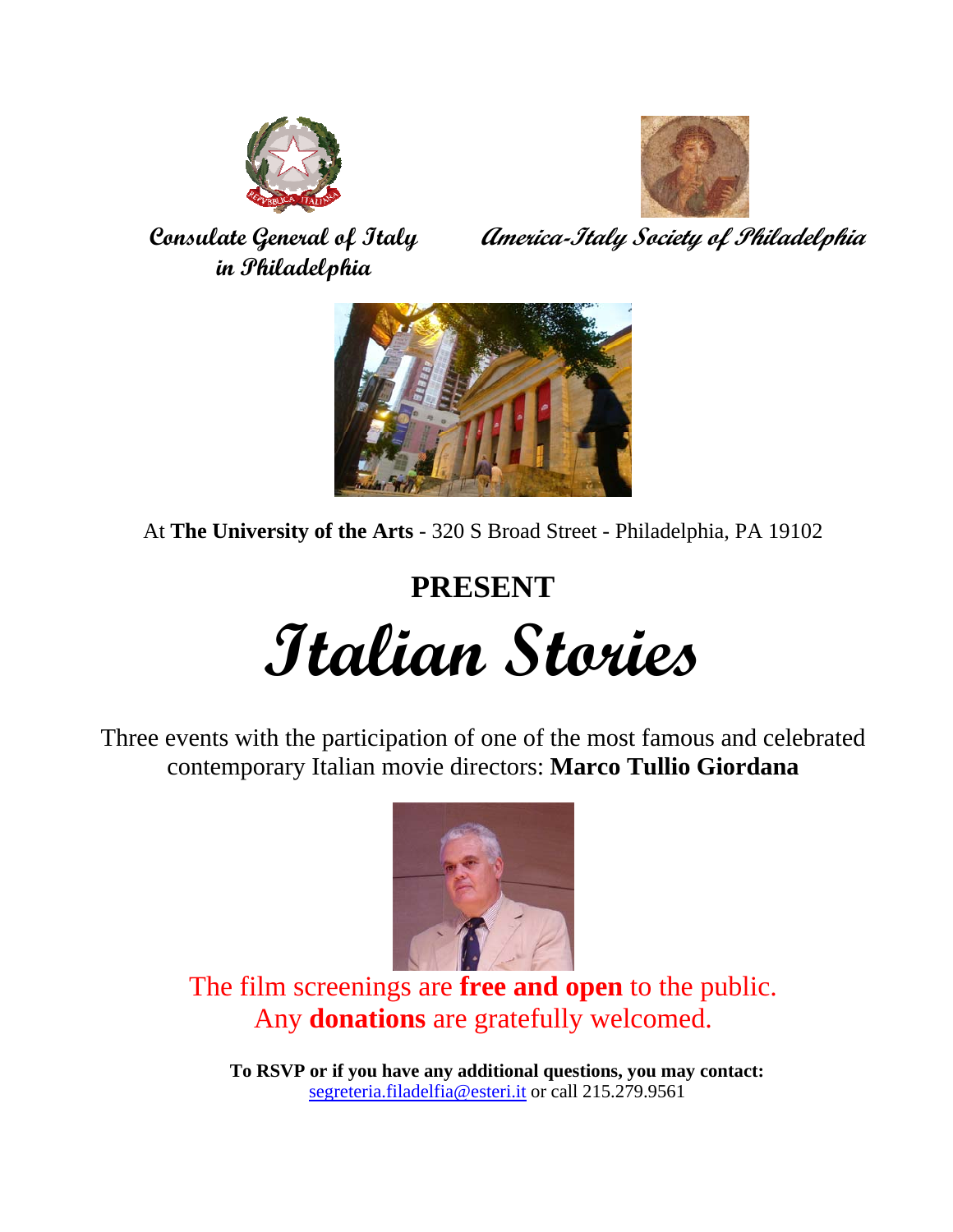

#### **Monday, November 9**

 **4:00** pm: Screening of the documentary "Vittorio D" by Mario Canale and Annarosa Morri, about the neorealist director Vittorio De Sica, 2009, Italy, 92 minutes, in Italian with English subtitles



 **6:00** pm: Screening of "Pasolini, un delitto italiano" (*Pasolini, an Italian crime*), by Marco Tullio Giordana, 1995, Italy, 99 minutes, in Italian with English subtitles



**7:30** pm: **Q&A** with the movie director **Marco Tullio Giordana**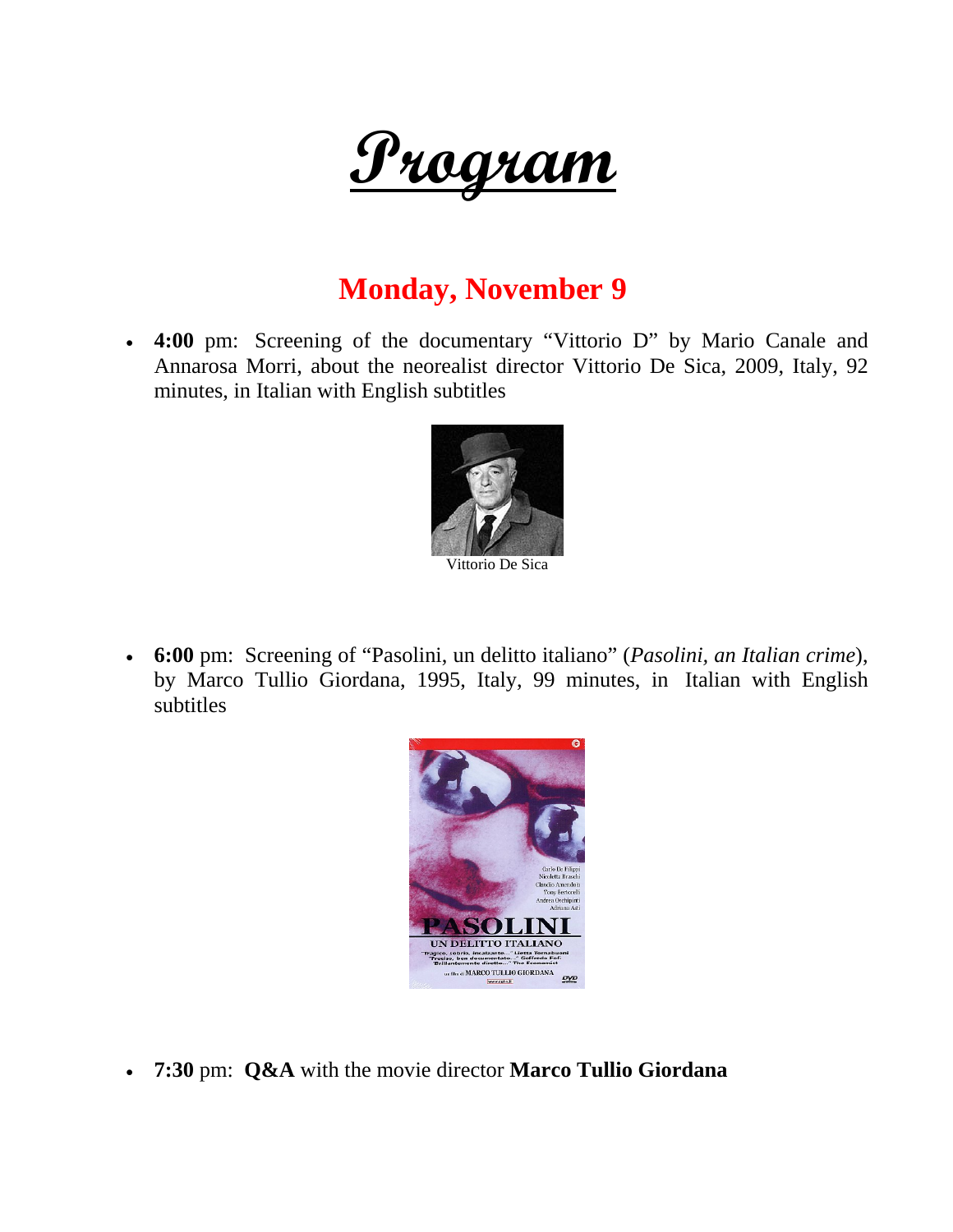## **Tuesday, November 10**

 **4:00** pm: Screening of the documentary "Una bella vacanza – Buon Compleanno Dino Risi" by Fabrizio Corallo, 2006, Italy, 65 minutes about the Italian director Dino Risi



Dino Risi

 **6:00** pm: Screening of "I cento passi" (*One hundred steps*), 2000, Italy, 114 minutes, in Italian with English subtitles



**7:30** pm: **Q&A** with the movie director **Marco Tullio Giordana**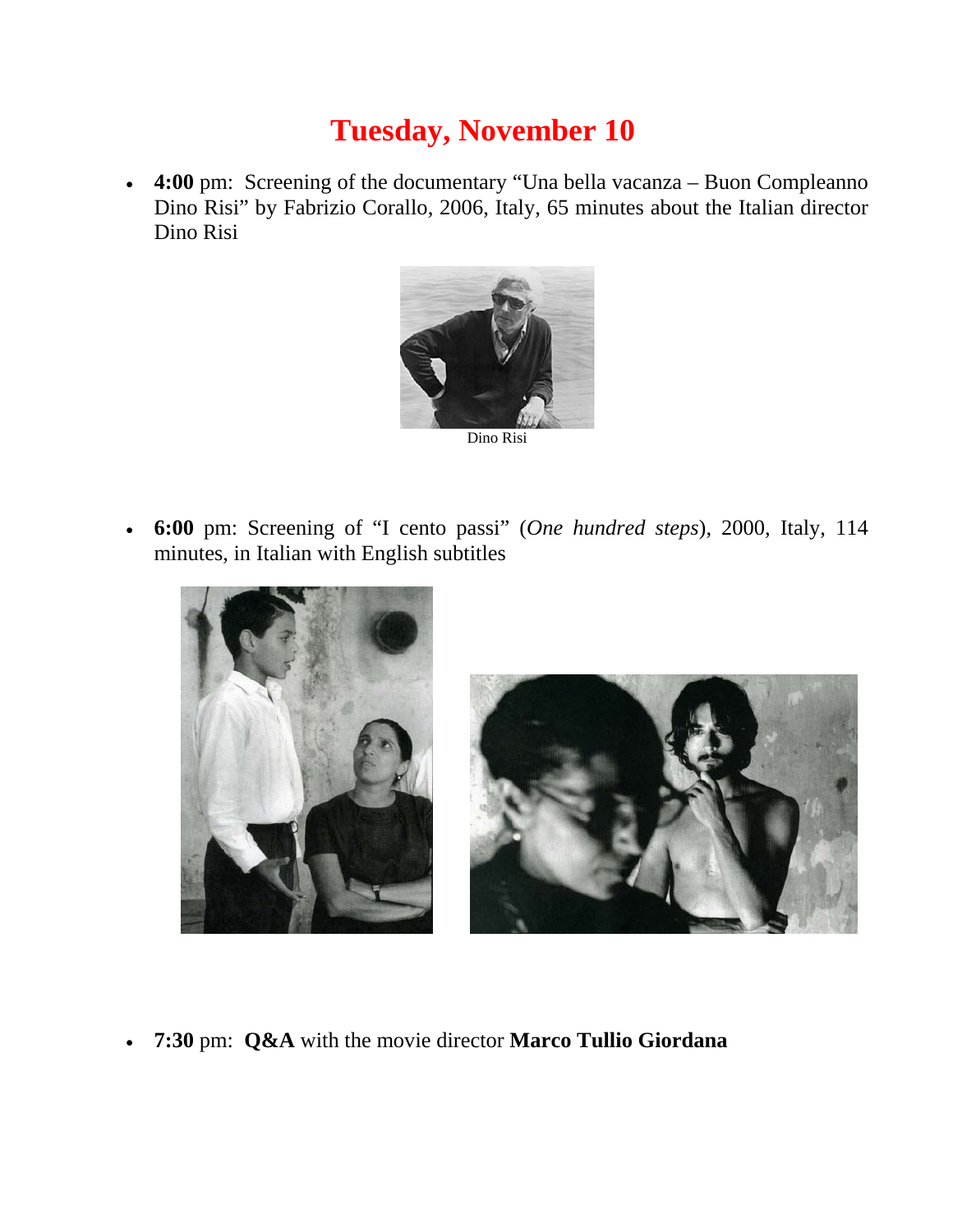## **Wednesday, November 11**

 **4:00** pm: Screening of the documentary "Noi che abbiamo fatto la dolce vita" by Gianfranco Mingozzi and Tullio Kezich, 2009, Italy, 80 minutes, about the Italian movie director Federico Fellini, in Italian with English subtitles



Federico Fellini

- **5:00** pm: Refreshments
- **5:30** pm: Screening of "Quando sei nato non puoi più nasconderti" (*Once you are born, you can no longer hide*), 2005, Italy, 115 minutes, in Italian with English subtitles



 **8:00** pm: **Culinary Samplings and Wine Tasting at Positano Coast**, Aldo Lamberti's Restaurant - 212 Walnut Street Philadelphia, PA 19106. You you can meet the director while enjoying the best Italian cuisine in town. Tickets for this dinner are \$100 per person, which will help us fund upcoming cultural projects. **To RSVP or if you have any additional questions,** call 215.279.9561 or **contact** segreteria.filadelfia@esteri.it – other contacts: 215.279.9565 or 215.279.9575 education.filadelfia@esteri.it; culturale.filadelfia@esteri.it; 215.735.3250 info@aisphila.org